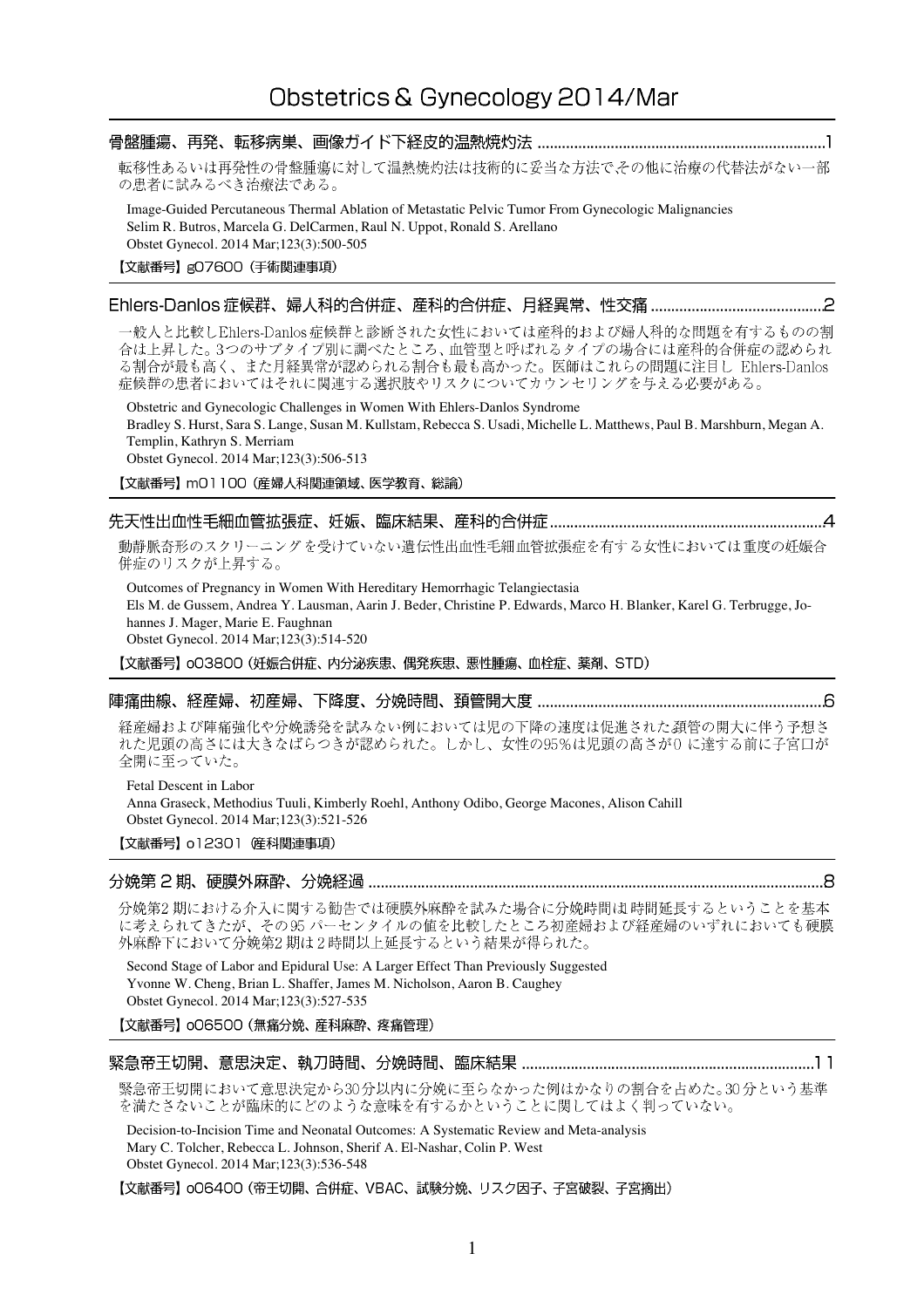アメリカにおいては分娩後直ちに臍帯をクランプする方法がルーチンに試みられている早産児や正期産児におい て遅延臍帯クランプは胎盤からの血液の移行を促しいろいろなメリットがもたらされる。2012年、ACOGは妥当

な状況であれば早産児に臍帯遅延クランプを勧めるという勧告を発表し、AAPもそれを支持した。遅延臍帯クラ ンプに伴う高ビリルビン血症の懸念から迅速クランプが実施されているものと思われる遅延臍帯クランプによっ てビリルビン濃度が上昇したという報告があるが、光線療法が必要となる頻度に差違は認められていない。極低出 生体重児では脳室内出血、認知や行動の欠陥、脳性麻痺を含む運動障害のリスクが上昇する。遅延臍帯クランプに よって神経発達の改善や脳室内出血のリスクの低下が得られると報告されている遅延臍帯クランプによって鉄欠 乏性貧血の発現率を低下させ、輸血の頻度を低下させることができる。正期産の母児において遅延臍帯結紮は安全 な方法であることが確認されている。正期産児や早産の児においても遅延臍帯クランプを用いることが妥当な選択 肢となると思われる。

Time to Implement Delayed Cord Clamping Ryan M. McAdams Obstet Gynecol. 2014 Mar;123(3):549-552 【文献番号】 o12301 産科関連事項)

### 

リン酸ナトリウム浣腸による機械的腸管処置は腹腔鏡下子宮摘出術を受ける際に患者にとって十分な耐容性が得 られたが手術野の確保という面において影響は認められなかった。

Mechanical Bowel Preparation Before Laparoscopic Hysterectomy: A Randomized Controlled Trial Matthew T. Siedhoff, Leslie H. Clark, Kumari A. Hobbs, Austin D. Findley, Janelle K. Moulder, Joanne M. Garrett Obstet Gynecol. 2014 Mar;123(3):562-567

【文献番号】gO7300 (腹腔鏡下手術、ミニラパロトミー、ロボット手術)

### 

経腟分娩後の1年間は尿失禁の発現頻度は上昇したが、産褥6週超の時点における生活を障害するような問題と経 腟分娩とは相関しなかった。経腟分娩群と帝王切開群において分娩後1年以内に尿失禁の変化にばらつきが認めら れた。

Association of Mode of Delivery With Urinary Incontinence and Changes in Urinary Incontinence Over the First Year Postpartum

Shiow-Ru Chang, Kuang-Ho Chen, Ho-Hsiung Lin, Ming-I Lin, Ting-Chen Chang, Wei-An Lin Obstet Gynecol. 2014 Mar;123(3):568-577

## 

15 歳未満の妊娠に関わるリスク因子を理解することは若年女性に対する社会的問題、家族計画に関わる問題、生 殖と健康に関わるニーズなどに臨床家が応える上で有用である。

Correlates of Pregnancy Before Age 15 Compared With Pregnancy Between the Ages of 15 and 19 in the United States Marcela Smid, Summer Martins, Amy K. Whitaker, Melissa Gilliam Obstet Gynecol. 2014 Mar;123(3):578-583

【文献番号】 r12500 (思春期、十代妊娠、性教育、2 次性徴、摂食障害、神経性食欲不振症)

### 

成人と同様に若年女性および未産婦の女性におけるIUD の使用は効果的で、問題となる合併症の発現率も低いと いう結果が得られた。従って、ヘルスケア提供者はすべての女性に対する避妊法としてIUDの使用を考慮すべき である。十代の女性や若い女性においては IUD の早期の中断を要求するものが多いが、それに対してカウンセリ ングは有効に機能する可能性がある。

Effects of Age, Parity, and Device Type on Complications and Discontinuation of Intrauterine Devices Joelle Aoun, Virginia A. Dines, Dale W. Stovall, Mihriye Mete, Casey B. Nelson, Veronica Gomez-Lobo Obstet Gynecol. 2014 Mar;123(3):585-592

【文献番号】 r12200 (避妊、経口避妊薬、妊娠中絶、IUD、IUS、人口問題、リスク因子、スクリーニング)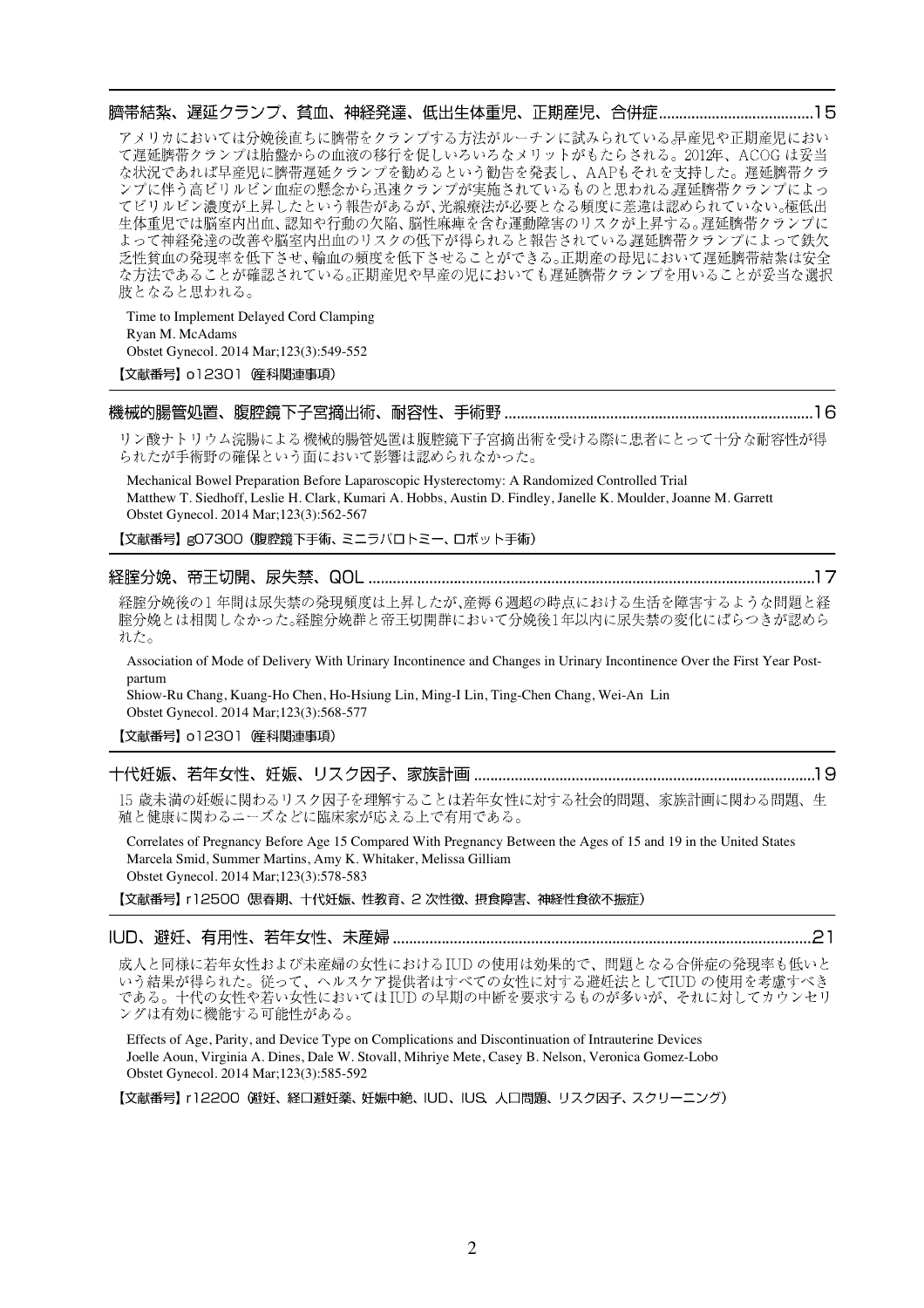Kathryn E. Fitzpatrick, Kim Hinshaw, Jennifer J. Kurinczuk, Marian Knight

【文献番号】 002300 (HELLP 症候群、肝機能障害、急性脂肪肝)

前置胎盤、経腹的超音波検査、妊娠第2 三半期、スクリーニング法、胎盤- 頚管距離 ...........................35

経腹的超音波検査は妊娠第2 三半期における前置胎盤の効果的なスクリーニング法である。胎児形態スクリーニン グ検査の際に一律に経腟超音波検査を試みていない医療センターにおいては根拠に基づいて経腹超音波検査にお ける胎盤-頚管距離のカットオフ値を設定することによって、さらに前置胎盤のための検査が必要となる患者を特 定することができる。

Transabdominal Ultrasonography as a Screening Test for Second-Trimester Placenta Previa Hayley S. Quant, Alexander M. Friedman, Eileen Wang, Samuel Parry, Nadav Schwartz Obstet Gynecol. 2014 Mar;123(3):628-633

【文献番号】oO4200 (前置胎盤、癒着胎盤、常位胎盤早期剥離、臍帯異常、胎盤機能不全、前値血管)

### 

妊娠前のBMIが35未満で医学的共存症を有していない妊婦においては妊娠糖尿病と睡眠障害性呼吸との間に相関 は認められなかった。

Gestational Diabetes Mellitus and Sleep-Disordered Breathing

Michele Bisson, Frederic Series, Yves Giguere, Sushmita Pamidi, John Kimoff, S. John Weisnagel, Isabelle Marc Obstet Gynecol. 2014 Mar;123(3):634-641

【文献番号】 oO3100 (妊娠糖尿病、妊婦管理)

### 

長期作動性可逆的避妊法に対するアクセスの割合が増え理解も深まってきているが家族計画サービスを提供して いる多くの臨床家は IUD の使用にある程度の制限の必要があると考えており、また、インプラントには慣れてい ないものが多い。臨床家に長期作動性可逆的IUDに関する最近の勧告について知らせるために訓練が必要である と思われる。

Factors Influencing the Provision of Long-Acting Reversible Contraception in California M. Antonia Biggs, Cynthia C. Harper, Jan Malvin, Claire D. Brindis Obstet Gynecol. 2014 Mar;123(3):593-602

【文献番号】 r12200 (避妊、経口避妊薬、妊娠中絶、IUD、IUS、人口問題、リスク因子、スクリーニング)

### 

出生前逐次総合スクリーニングによって染色体異常や神経管欠損以外の妊娠合併症のリスクに関わる情報を得る ことができる。

Obstetric, Perinatal, and Fetal Outcomes in Pregnancies With False-Positive Integrated Screening Results Rebecca J. Baer, Robert J. Currier, Mary E. Norton, Monica C. Flessel, Sara Goldman, Dena Towner, Laura L. Jelliffe-Pawlowski

Obstet Gynecol. 2014 Mar;123(3):603-609

【文献番号】 rO9200 (出生前診断、着床前診断、着床前スクリーニング、男女産み分け)

## 

アスピリンの予防投与を受けるも子癇前症を発症した女性においては妊娠第三半期において血圧の上昇している ものが多く認められた。対照的に、妊娠第1三半期において正常血圧であったものにおいては子癇前症を発現する リスクは低下した。

First-Trimester Risk Factors for Preeclampsia Development in Women Initiating Aspirin by 16 Weeks of Gestation Dana M. Block-Abraham, Ozhan M. Turan, Lauren E. Doyle, Jerome N. Kopelman, Robert O. Atlas, Chuka B. Jenkins, Miriam G. Blitzer, Ahmet A. Baschat Obstet Gynecol. 2014 Mar;123(3):611-617

【文献番号】 oO2200 (妊娠中毒症、妊娠高血圧、腎機能障害、胎盤剥離、子癇、リスク因子)

# 

HELLP症候群あるいはELLP症候群と出産前に診断された女性において、多少分娩が遅れたとしても問題はない と思われる。しかし、これらの症例の発現頻度は低いことから、今回の研究における統計的パワーには限界があ り、さらに検討してみる必要がある。

Risk Factors, Management, and Outcomes of Hemolysis, Elevated Liver Enzymes, and Low Platelets Syndrome and Elevated Liver Enzymes, Low Platelets Syndrome

Obstet Gynecol. 2014 Mar;123(3):618-627